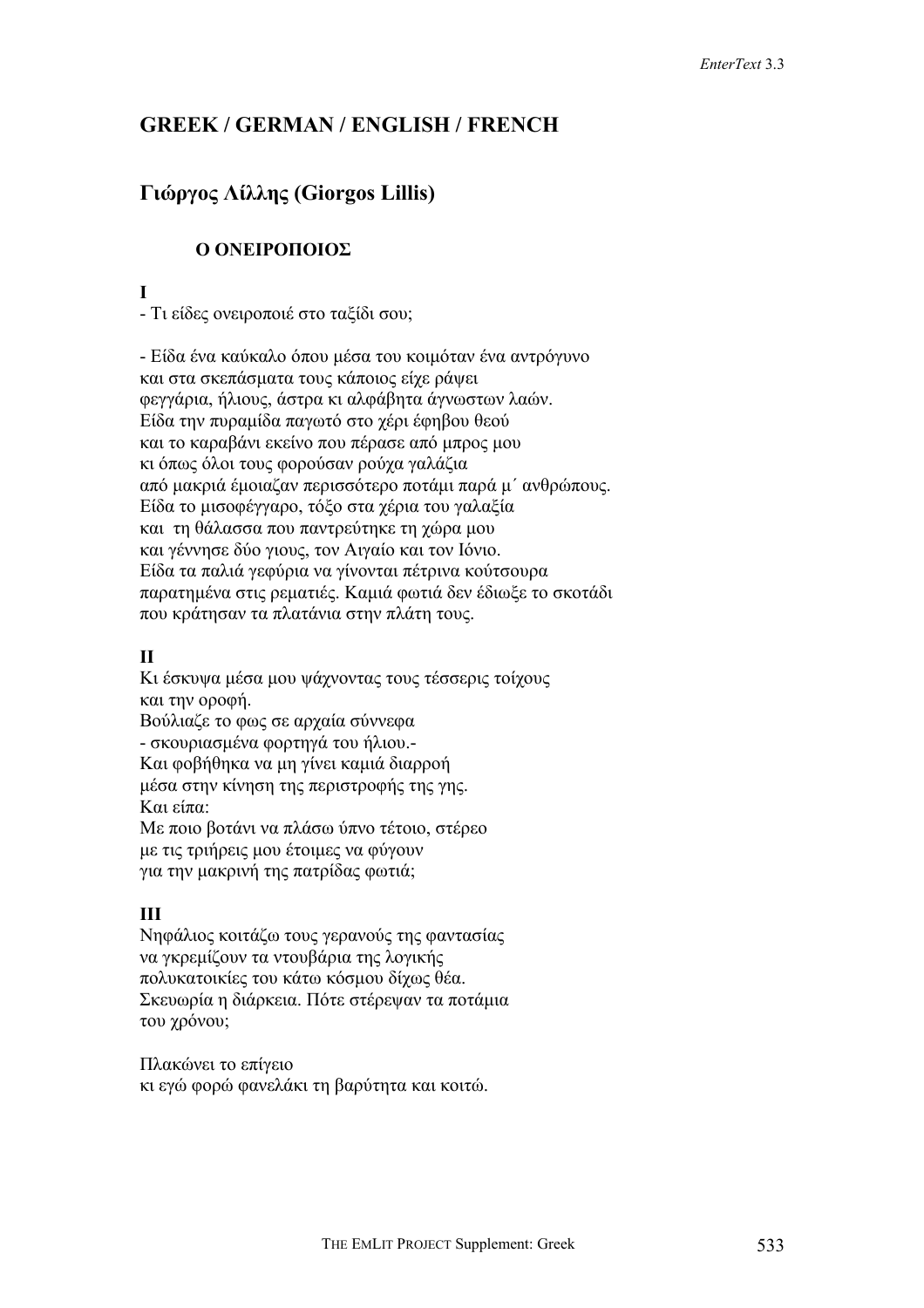## **GERMAN**

# **Der Traummacher**

#### **I**

– Was sahst du auf deiner Reise, du Traummacher? – Ich sah einen Schildkrötenpanzer, darin schlief ein Paar, auf dessen Bettdecke hatte jemand Monde und Sonnen, Sterne und ABCs unbekannter Völker genäht Ich sah die Pyramide als eine Tüte mit Eis in der Hand eines jugendlichen Gottes und jene Karawane, die an mir vorbei zog und da sie alle blaue Kleidung trugen sahen sie vom weiten eher wie ein Fluss aus als wie Menschen. Ich sah den Halbmond als einen Bogen in den Händen der Galaxie das Meer, das mein Land geheiratet hat und zwei Söhne gebar, Ägäis und Ionion Ich sah die alten Brücken zu Steinstümpfen werden, verlassen in den Schluchten Kein Feuer vermochte das Dunkel zu vertreiben das die Platanen auf ihren Rücken tragen.

## **II**

Ich lauschte in mich hinein und suchte ab die vier Wände das Dach. Das Licht versank in uralten Wolken – verrostete Lastwagen der Sonne – Ich fürchtete, dass innerhalb der Erdbewegung ein Auslaufen stattfinden könnte. Ich sagte: Mit welchem Kraut soll ich solch einen Schlaf formen, fest und mit meiner Triere zur Abfahrt bereit nach der fernen Heimat des Feuers?

## **III**

Nüchtern schaue ich den Kränen der Phantasie zu wie sie das Mauerwerk der Logik abreißen Hochhäuser der Unterwelt ohne Aussicht. Listig die Dauer. Wann versiegten die Flüsse der Zeit?

Das Irdische zerdrückt. Ich trage die Schwerkraft zum Unterhemd und schaue hinauf. Viele hielten es nicht aus. Sie gingen fort, kamen nicht wieder Es gibt andere, die haben alles gesehen nun ruhen sie sich aus im Vergessen andere, die nichts sahen und immer noch warten.

(Übersetzung: Niki Eideneier)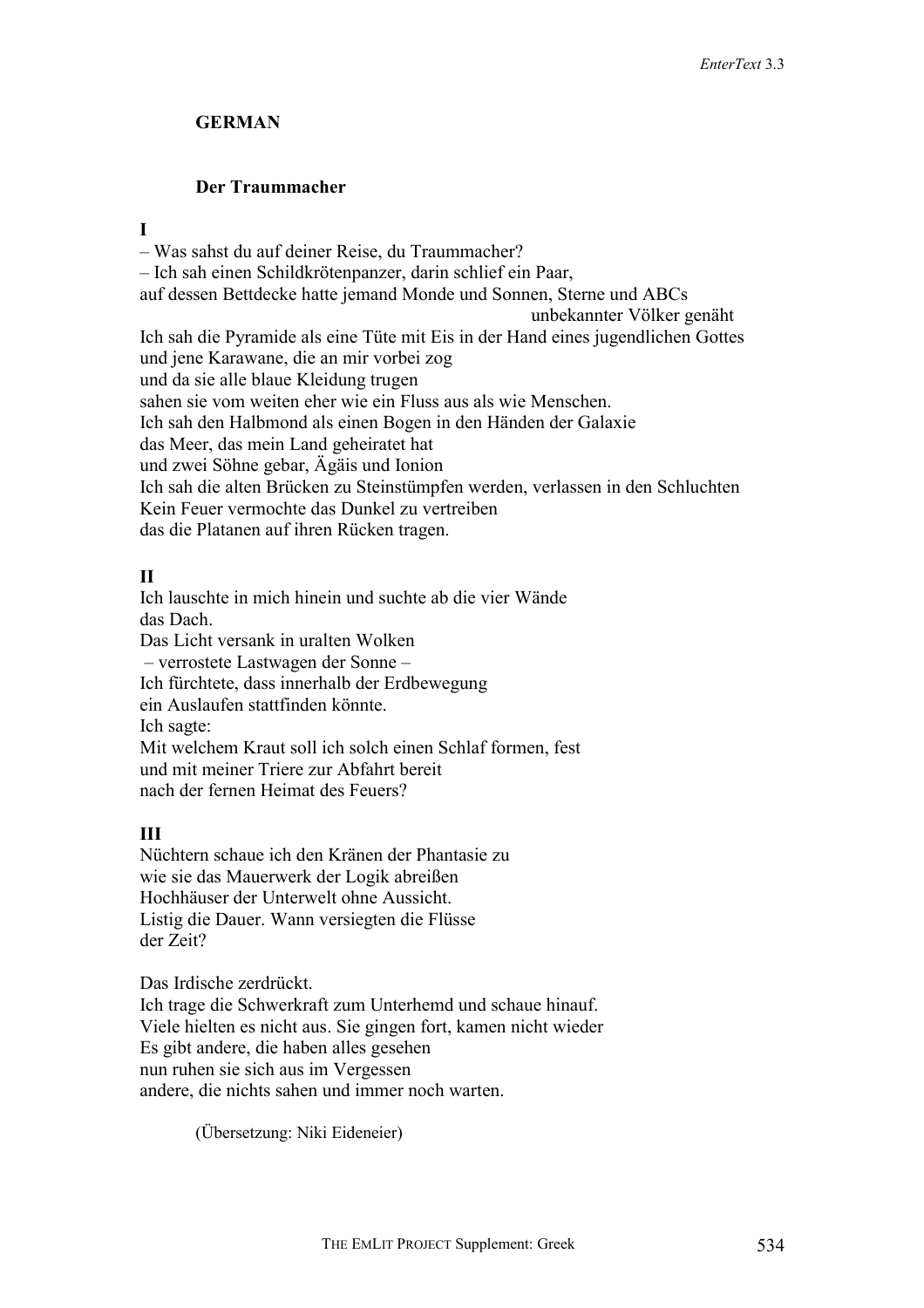### **ENGLISH**

#### **The Dream-Maker**

#### **I**

− What did you see on your journey, dream-maker?

− I saw a tortoise shell in which a couple slept,

on whose cover were sewn moons and suns, stars and the ABCs

of unknown nations.

I saw the pyramid as an ice-cream cone in the hand of a juvenile god and the caravan, that passed me by and since they all wore blue clothes they looked from afar like a river rather than humans. I saw the crescent of the moon as a bow in the hands of a galaxy the sea, that married my country and bore two sons, Aegeis and Ionion I saw old bridges turn to stone stumps, deserted in the ravines No fire was able to chase away the darkness that the plane tree carried on their backs.

# **II**

I listen into myself and search the four walls the roof. The light went under in ancient clouds − rusty lorries of the sun − I feared that within the movement of the earth a leak could spring. I said: With which herbs shall I form such sleep, firm and with my Triere ready for departure towards the distant homeland of the fire?

## **III**

Rationally I watched the cranes of fantasy destroy the brickwork of logic Skyscrapers of the underworld without a view Cunning the duration. When did the rivers of time dry up?

The earthly goods squashed. I carry gravity as a vest and look up. Many could not bear it. They left and did not return There are others, who have seen everything and now rest in their forgetting others, who did not see anything are still waiting.

(Translation: Christiane and William Leahy)